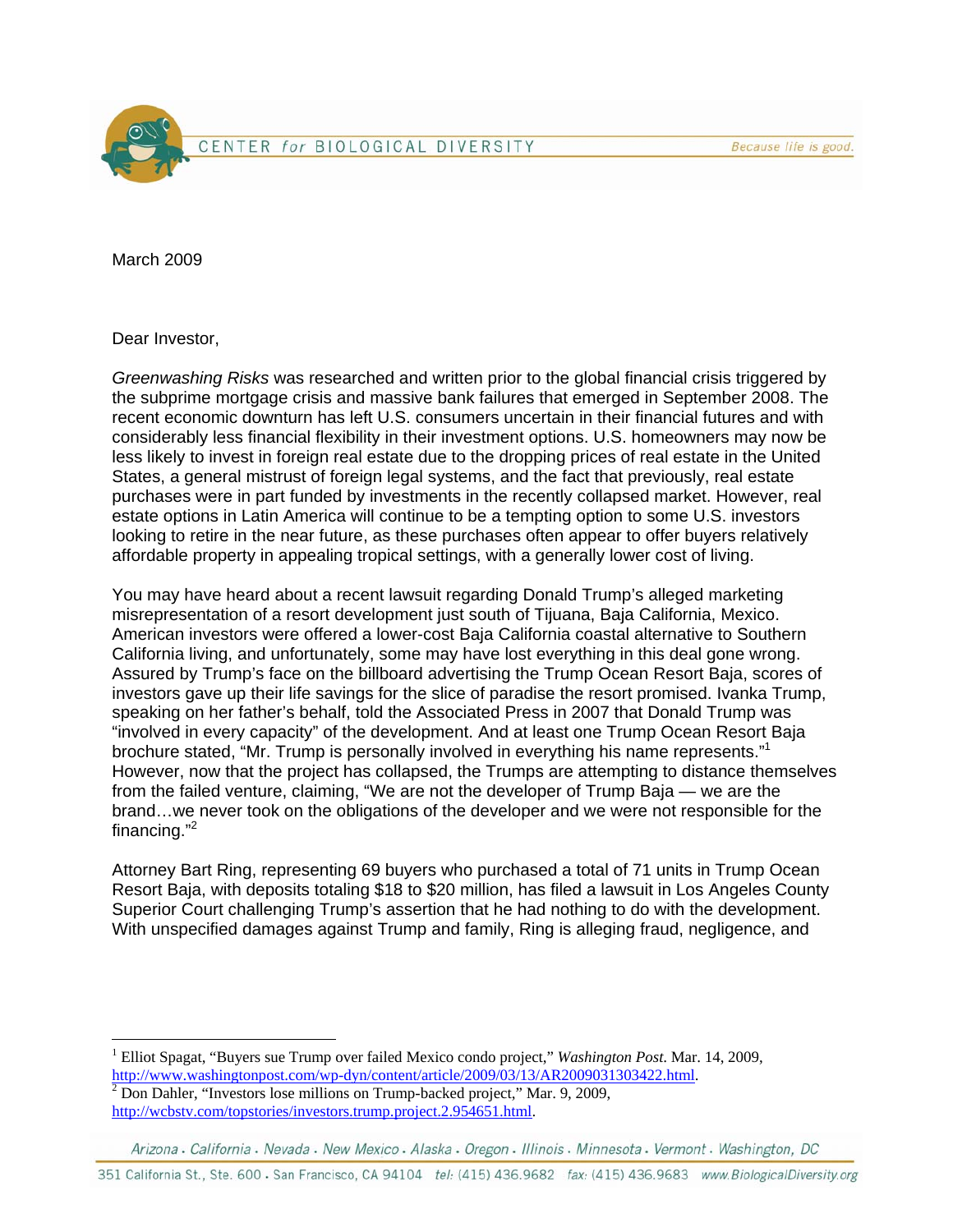breach of fiduciary duty, claiming Trump led buyers to believe that he had an active role and stake in the development. $3$ 

Trump is claiming that he merely leased his name to the developers in Mexico and that he's never even been to the construction site. Yet with a pitch from Ivanka Trump and hard campaigning by the rest of the family, the resort sold 188 units for \$122 million the first day.<sup>4</sup> Trump Ocean Resort Baja required approximately 30 percent down from investors, with units going at prices from \$300,000 to \$3 million. It also required the signing of a contract that contained a clause allegedly giving Trump the right to spend the deposit before negotiating a construction loan.<sup>5</sup> All told, investors are out \$32.2 million and have been informed that they will not be getting their dream homes or their deposits back. Abandoning Tijuana, Trump is now turning to Panama, as the Trump Ocean Club is beginning construction in Punta Pacifica, Panama City.<sup>6</sup>

This sad case illustrates just one of the many perils of investing in real estate abroad. Other challenges include unfavorable foreign legal systems, untold environmental damages, shoddy construction, and unscrupulous developers who can escape accountability in U.S. courts. Not surprisingly, there has been an increased consumer demand for responsible retirement investment options abroad over the last several decades. One of the largest groups of such investors is the baby-boomer generation, with an investment potential estimated at \$15.5 trillion over the next 20 years and a keen awareness of compelling environmental issues. This interest has prompted some developers to employ green marketing strategies to entice consumers concerned with the environmental impacts of their investments.

The greening of investors has resulted in the increased marketing of developments throughout Latin America as environmentally friendly. Unfortunately, many of these developments are having profound effects on some ecologically and culturally significant areas. Developers marketing their projects as green may be making unsupported claims of their developments' greenness or taking advantage of the inherent vagueness of the term "green." This graying of the concept of "green" is going unchecked, leading to misrepresentation of the true nature of the developments and to potential disappointment for investors. Despite the popularity of green investing and marketing, no U.S. federal or state agency has tackled this emerging area of real estate law.

Part of the problem is that while domestic green building guides exist, there are no globally recognized international standards for green housing developments. Additionally, developers are currently not required to disclose the environmental impacts of their development to potential investors. This paper investigates the domestic causes of action potentially available to investors of foreign real estate who have been misled by developers' misrepresentations. It identifies the existing laws and policies prohibiting fraud and regulating the marketing and sale of green products and services.

 $\overline{a}$ 

<sup>3</sup> Hui-yong Yu, "Trump sued by condo buyers over abandoned Baja luxury resort," *Bloomberg Press*, Mar. 14, 2009, http://www.bloomberg.com/apps/news?pid=20601103&sid=amZyVmUO5gJU&refer=us; "Donald Trump sued over failed Baja project," Mar. 13, 2009, http://www.10news.com/news/18928928/detail.html#-.

Elliot Spagat, "Trump Mexico venture folds, leaving buyers strapped," Newsday.com, Mar. 6, 2009, http://www.newsday.com/business/ny-bztrump0307,0,5950974.story.<br>
<sup>5</sup> *Id*. 6 http://www.trumpoceanclub.com/TOC\_2008/home1.html.